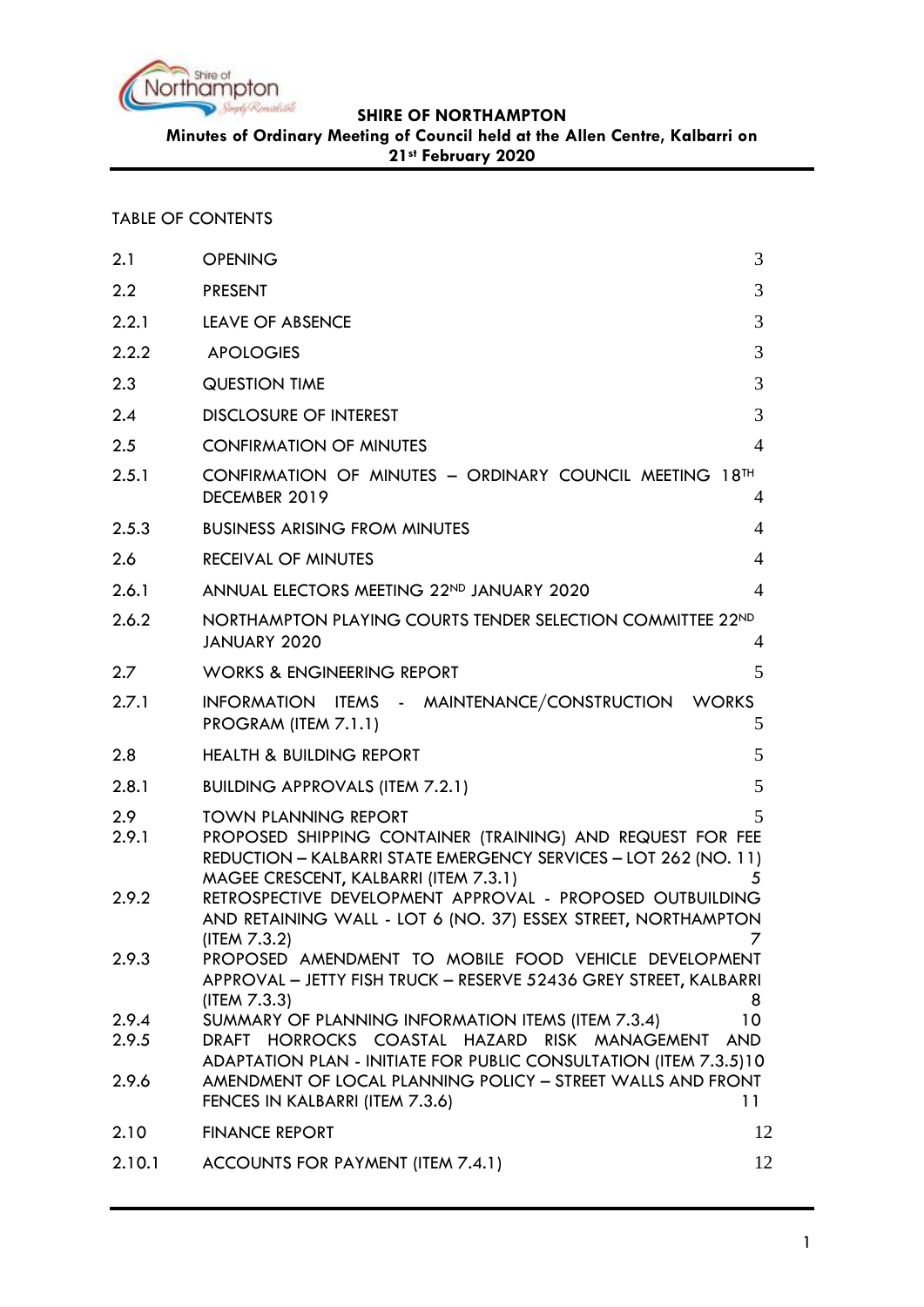

| Minutes of Ordinary Meeting of Council held at the Allen Centre, Kalbarri on<br>21st February 2020 |                                                                                                                                            |    |  |  |
|----------------------------------------------------------------------------------------------------|--------------------------------------------------------------------------------------------------------------------------------------------|----|--|--|
| 7.4.2                                                                                              | MONTHLY FINANCIAL STATEMENTS - DECEMBER 2019 AND JANUARY<br>2020 (ITEM 7.4.2 AND ITEM 7.4.3)                                               | 12 |  |  |
| 2.11                                                                                               | <b>ADMINISTRATION &amp; CORPORATE REPORT</b>                                                                                               | 12 |  |  |
| 2.11.1                                                                                             | CARAVAN GROUP MUSTER (ITEM 7.5.1)                                                                                                          | 12 |  |  |
| 2.11.2                                                                                             | REVISED MARKET ANNUAL RENT - LOT 589 KALBARRI (ITEM 7.5.2) AND<br>LOT 200, KALBARRI (ITEM 7.5.3) AND Lot 12158 HORROCKS (ITEM 7.5.4)<br>13 |    |  |  |
| 2.11.5                                                                                             | HORROCKS ABLUTIONS & COMMUNITY KITCHENS - RUST TREATMENT<br>(ITEM 7.5.5)                                                                   | 13 |  |  |
| 2.11.6                                                                                             | PLAYING COURTS UPGRADE - NORTHAMPTON COMMUNITY CENTRE<br>(ITEM 7.5.6)                                                                      | 14 |  |  |
| 2.11.7                                                                                             | NCCA FUNDING REQUEST - SHED PURCHASE (ITEM 7.5.7)                                                                                          | 14 |  |  |
| 2.11.8                                                                                             | JAKES POINT ABLUTIONS (ITEM 7.5.8)                                                                                                         | 14 |  |  |
| 2.11.8                                                                                             | RETICULATION RENEWAL - COUNCIL RESIDENCE NORTHAMPTON (ITEM<br>7.5.9                                                                        | 15 |  |  |
| 2.11.9                                                                                             | COMMUNITY ENGAGEMENT POLICY (ITEM 7.5.10)                                                                                                  | 15 |  |  |
| 2.11.10                                                                                            | PORT GREGORY WATER SUPPLY STORAGE TANK (ITEM 7.5.11)                                                                                       | 15 |  |  |
| 2.12                                                                                               | DEPUTY PRESIDENT'S REPORT                                                                                                                  | 16 |  |  |
| 2.14                                                                                               | <b>COUNCILLORS' REPORTS</b>                                                                                                                | 16 |  |  |
| 2.14.1                                                                                             | <b>CR SMITH</b>                                                                                                                            | 16 |  |  |
| 2.14.2                                                                                             | <b>CR PIKE</b>                                                                                                                             | 16 |  |  |
| 2.15                                                                                               | NEW ITEMS OF BUSINESS                                                                                                                      | 16 |  |  |
| 2.16                                                                                               | <b>NEXT MEETING OF COUNCIL</b>                                                                                                             | 17 |  |  |
| 2.17                                                                                               | <b>CLOSURE</b>                                                                                                                             | 17 |  |  |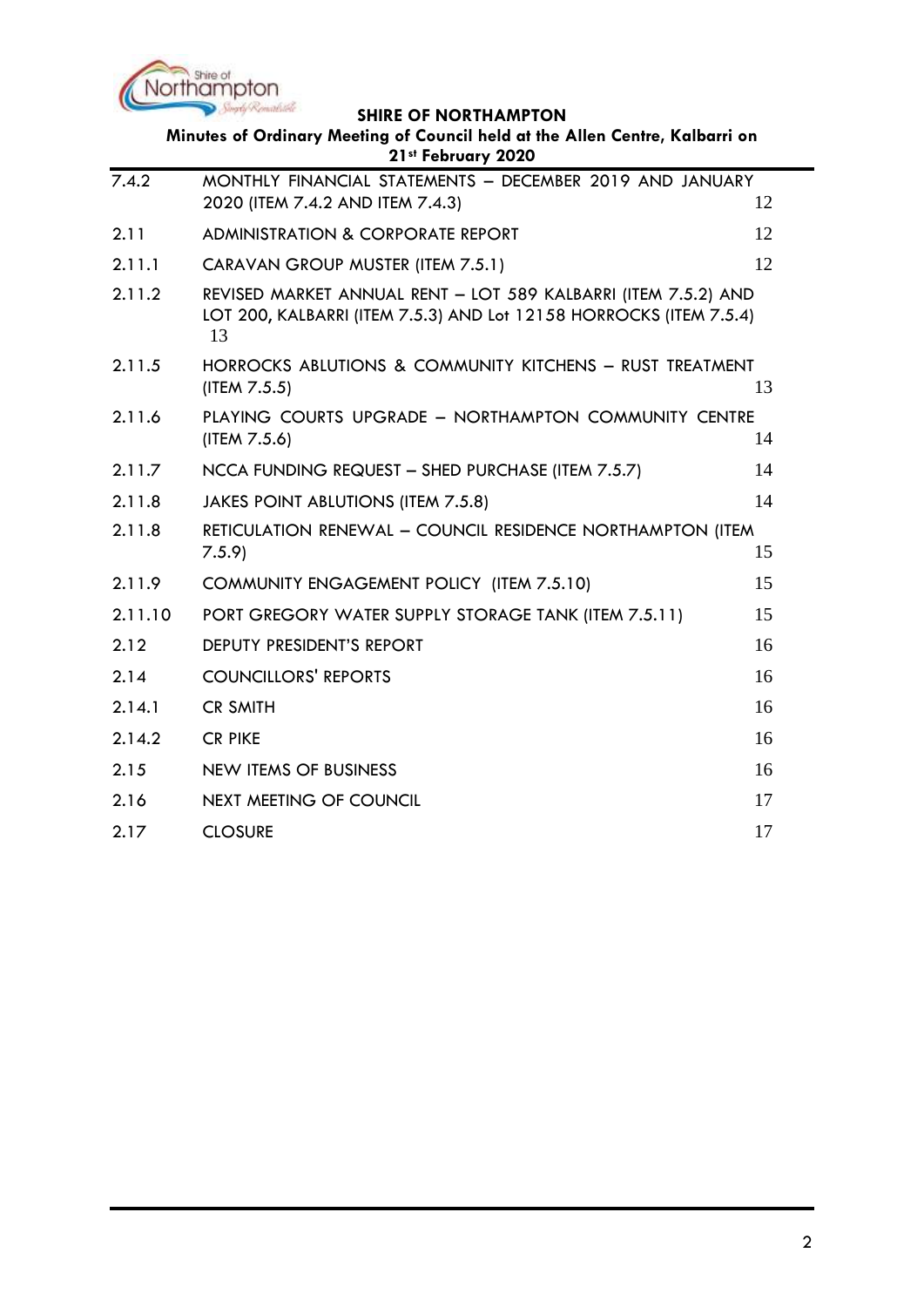

**Minutes of Ordinary Meeting of Council held at the Allen Centre, Kalbarri on 21st February 2020**

### <span id="page-2-0"></span>**2.1 OPENING**

The Deputy President thanked all Councillors and staff present for their attendance and declared the meeting open at 1.00pm.

# <span id="page-2-1"></span>**2.2 PRESENT**

| Cr S Krakouer             | Deputy President               | Kalbarri Ward    |  |
|---------------------------|--------------------------------|------------------|--|
| <b>Cr P Stewart</b>       |                                | Kalbarri Ward    |  |
| Cr D Pike                 |                                | Kalbarri Ward    |  |
| Cr S Stock-Standen        |                                | Northampton Ward |  |
| Cr L Sudlow               |                                | Northampton Ward |  |
| Cr S Smith                |                                | Kalbarri Ward    |  |
| <b>Mr Garry Keeffe</b>    | <b>Chief Executive Officer</b> |                  |  |
| <b>Mr Grant Middleton</b> | Deputy Chief Executive Officer |                  |  |
| Mrs Michelle Allen        | <b>Planning Officer</b>        |                  |  |

<span id="page-2-2"></span>

| 12.2.1 | LEAVE OF ABSENCE |  |
|--------|------------------|--|
|--------|------------------|--|

Nil

<span id="page-2-3"></span>

| 2.2.2<br><b>APOLOGIES</b> |           |                  |  |
|---------------------------|-----------|------------------|--|
| Cr C Simkin               | President | Northampton Ward |  |
| Cr T Hay                  |           | Northampton Ward |  |
| Cr R Suckling             |           | Northampton Ward |  |

### <span id="page-2-4"></span>**2.3 QUESTION TIME**

Nil

# <span id="page-2-5"></span>**2.4 DISCLOSURE OF INTEREST**

CEO, Mr Garry Keeffe, declared a closely associated person interest in Item 7.5.9 Reticulation Renewal – Council Residence Northampton, as Mr Keeffe has a family member who has an interest in the process and he may incur a gain or loss from the decision of Council.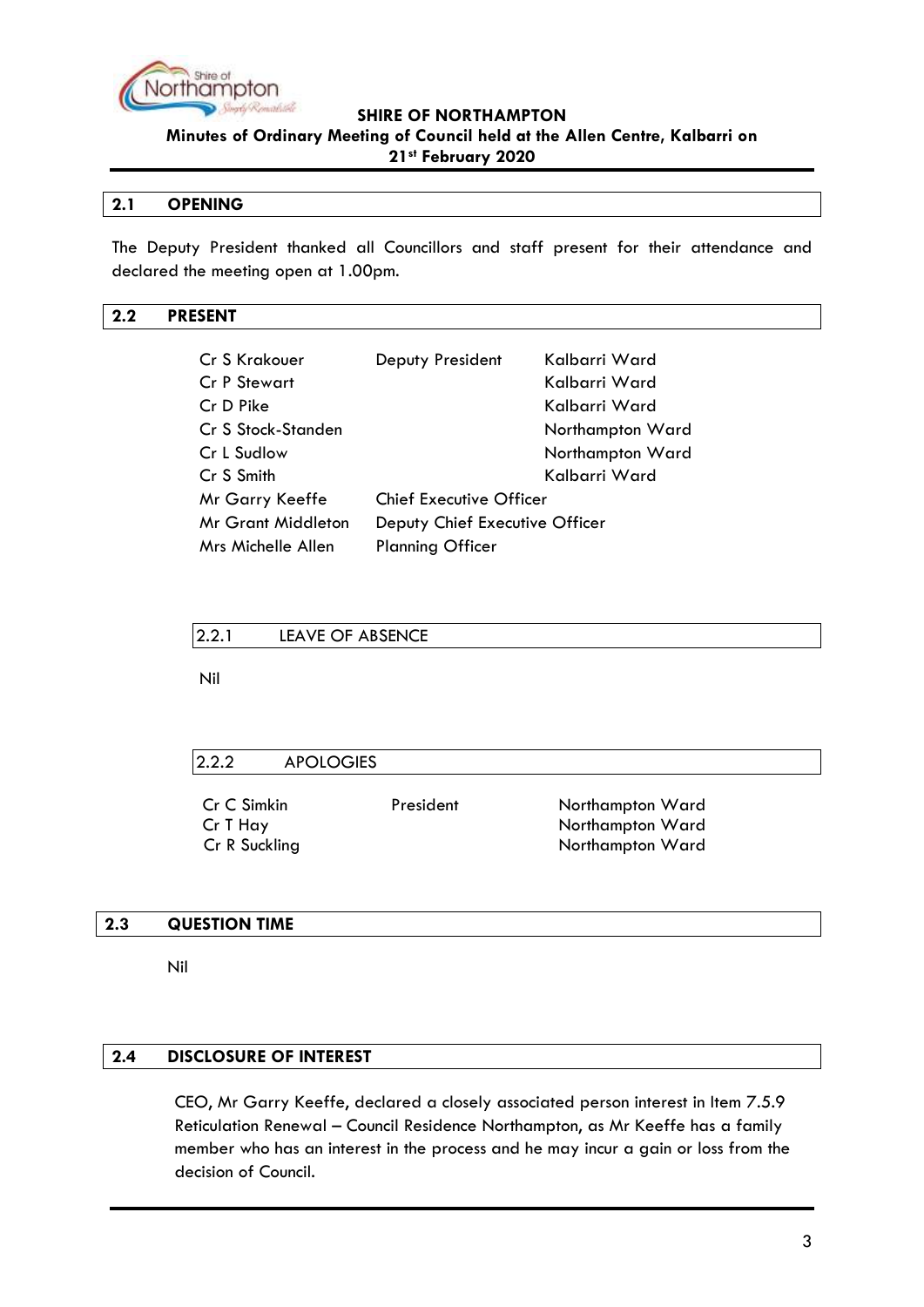

### <span id="page-3-1"></span><span id="page-3-0"></span>**2.5 CONFIRMATION OF MINUTES**

2.5.1 CONFIRMATION OF MINUTES – ORDINARY COUNCIL MEETING 18TH DECEMBER 2019

Moved Cr STEWART, seconded Cr SUDLOW

That the minutes of the Ordinary Meeting of Council held on the 18<sup>th</sup> December 2019 be confirmed as a true and correct record.

CARRIED 6/0

### <span id="page-3-2"></span>2.5.3 BUSINESS ARISING FROM MINUTES

The Official Opening of the RSL Development in Northampton has been changed and will be held on 11 March 2020.

### <span id="page-3-4"></span><span id="page-3-3"></span>**2.6 RECEIVAL OF MINUTES**

### 2.6.1 ANNUAL ELECTORS MEETING 22ND JANUARY 2020

Moved Cr STOCK-STANDEN, seconded Cr SMITH

That the minutes of the Annual Electors Meeting held on the  $22<sup>nd</sup>$  January 2020 be received.

CARRIED 6/0

#### <span id="page-3-5"></span>2.6.2 NORTHAMPTON PLAYING COURTS TENDER SELECTION COMMITTEE 22ND JANUARY 2020

Moved Cr STOCK-STANDEN, seconded Cr SUDLOW

That the minutes of the Northampton Playing Courts Tender Selection Committee Meeting held on the 22<sup>nd</sup> January 2020 be received.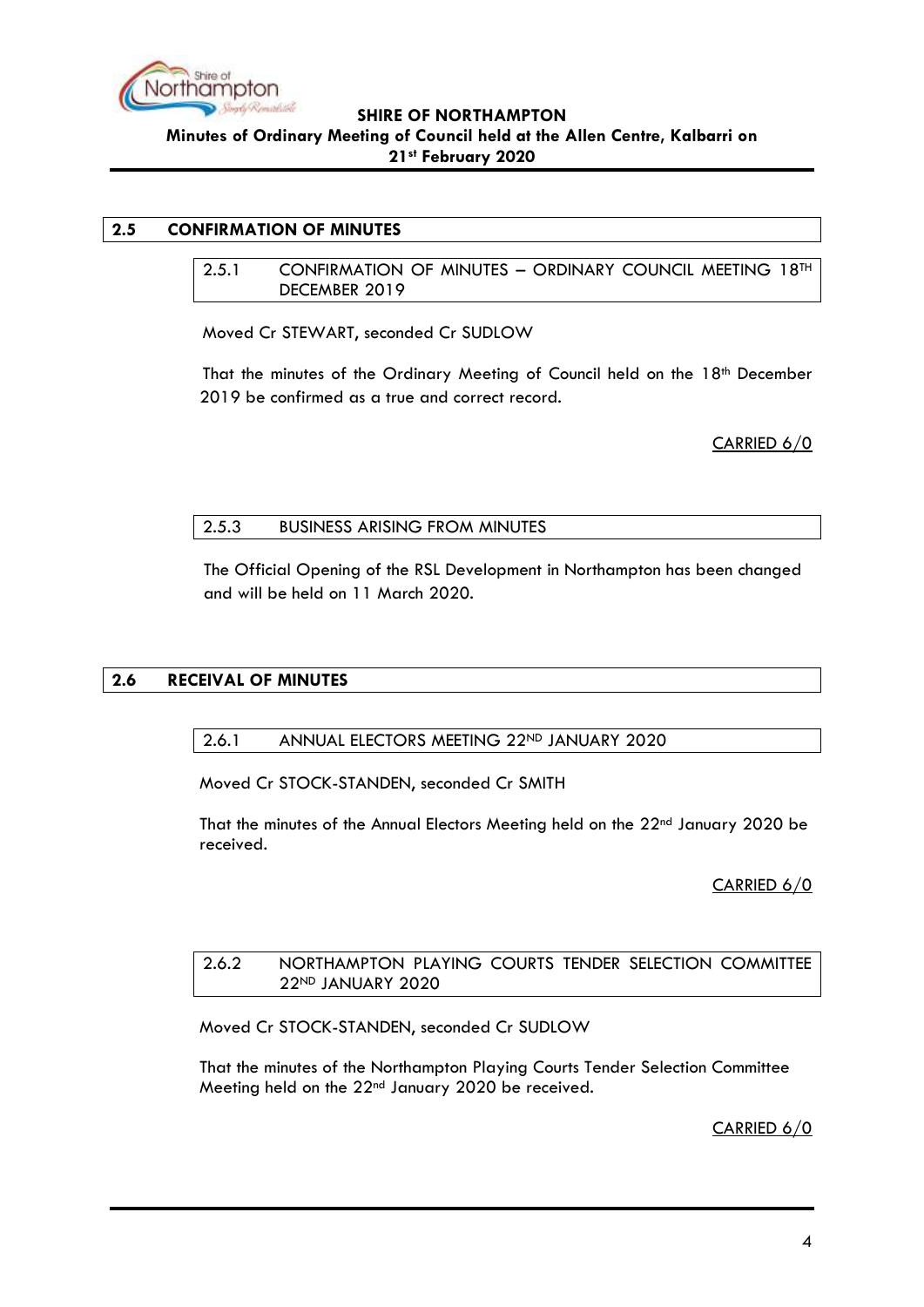

### <span id="page-4-1"></span><span id="page-4-0"></span>**2.7 WORKS & ENGINEERING REPORT**

2.7.1 INFORMATION ITEMS - MAINTENANCE/CONSTRUCTION WORKS PROGRAM (ITEM 7.1.1)

Noted.

### <span id="page-4-2"></span>**2.8 HEALTH & BUILDING REPORT**

<span id="page-4-3"></span>2.8.1 BUILDING APPROVALS (ITEM 7.2.1)

Noted.

# <span id="page-4-5"></span><span id="page-4-4"></span>**2.9 TOWN PLANNING REPORT**

2.9.1 PROPOSED SHIPPING CONTAINER (TRAINING) AND REQUEST FOR FEE REDUCTION – KALBARRI STATE EMERGENCY SERVICES – LOT 262 (NO. 11) MAGEE CRESCENT, KALBARRI (ITEM 7.3.1)

Moved Cr STEWART, seconded Cr SUDLOW

That Council:

- 1. Grant Development Approval for a shipping container to be erected on Lot 262 (No. 11) Magee Crescent, Kalbarri subject to the following conditions:
	- (a) Development shall be in accordance with the attached approved plans dated 21 February 2020 and subject to any modifications required as a consequence of any condition(s) of this approval. The endorsed plan(s) shall not be modified or altered without prior written approval of the local government;
	- (b) If the development/use the subject of this approval is not substantially completed within a period of two (2) years after the date of this determination the approval shall lapse and be of no further effect;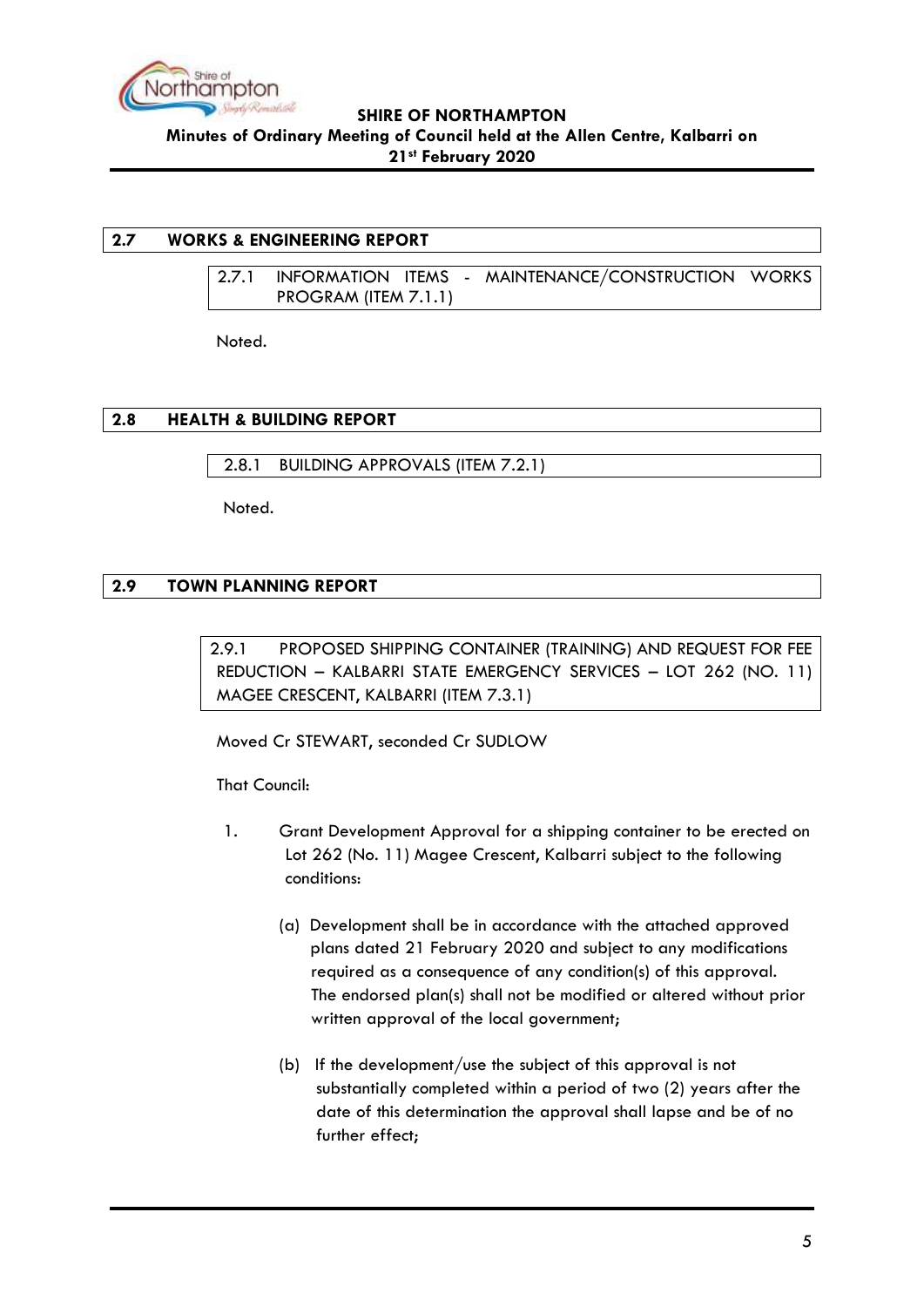

**Minutes of Ordinary Meeting of Council held at the Allen Centre, Kalbarri on 21st February 2020**

- (c) A building permit shall be issued by the local government prior to the commencement of any work on the site;
- (d) All stormwater is to be disposed of onsite to the specifications and approval of the local government;
- (e) Any soils disturbed or deposited on site shall be stabilised to the approval of the local government;
- (f) Should any façade of the sea container be visible from Magee Crescent, the shipping container shall be appropriately screened from view from the street, with the screening to be to the approval of the local government;
- (g) The shipping container shall be in good repair with no visible rust marks, and be of a uniform colour to complement the surrounding buildings and natural landscape features; and
- (h) The shipping container will be covered with a gabled roof structure with a maximum overall height of 3.3 metres and extend to a maximum overhang on eaves of 300 mm;
- (i) The Applicant shall provide to the Shire of Northampton photographs of each elevation of the shipping container, prior to placement of the container upon Lot 262 (No. 11) Magee Crescent, Kalbarri, with the condition of the shipping container to be to the approval of the local government.
- j) Any additions to or change of use of any part of the building or land (not the subject of this consent/approval) requires further application and planning approval for that use/addition: and
- 2. Waive the \$147.00 Development Application Fee in recognition of the community benefit the shipping container structure will provide as a training module.

### CARRIED BY ABSOLUTE MAJORITY 6/0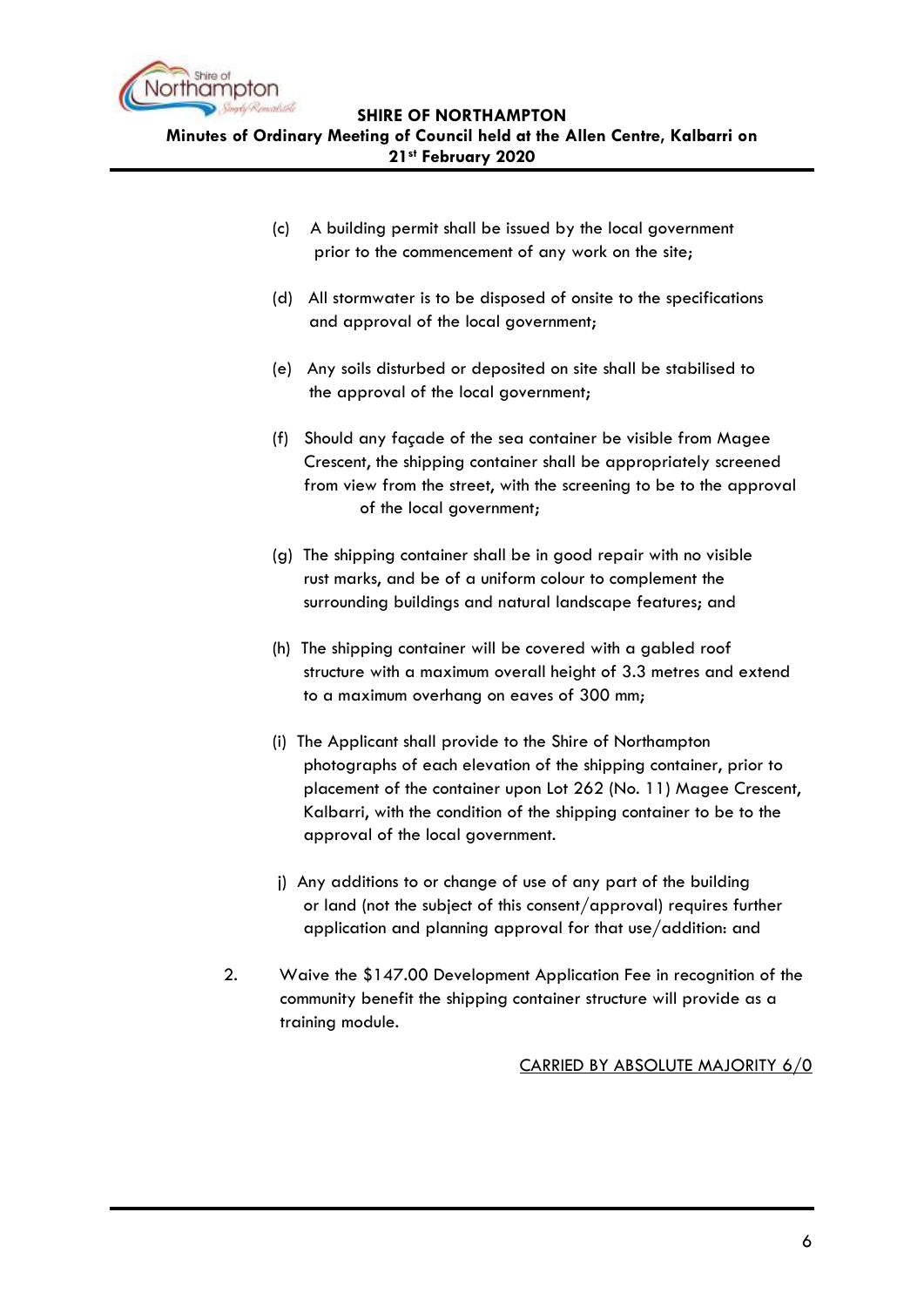

### <span id="page-6-0"></span>**Minutes of Ordinary Meeting of Council held at the Allen Centre, Kalbarri on 21st February 2020**

2.9.2 RETROSPECTIVE DEVELOPMENT APPROVAL - PROPOSED OUTBUILDING AND RETAINING WALL - LOT 6 (NO. 37) ESSEX STREET, NORTHAMPTON (ITEM 7.3.2)

Moved Cr SUDLOW, seconded Cr KRAKOUER

That Council, having taken into consideration the provisions of the State Planning Policy 7.3 Residential Design Codes, the Shire of Northampton's Local Planning Scheme No. 10 (Northampton) and the Shire's 'Outbuildings' Local Planning Policy, grant retrospective development approval for the construction of an outbuilding and retaining wall upon Lot 6 (No. 37) Essex Street, Northampton subject to the following conditions:

- 1. Development shall be in accordance with the attached approved plan(s) dated 21 February 2020 and subject to any modifications required as a consequence of any condition(s) of this approval. The endorsed plans shall not be modified or altered without the prior written approval of the local government;
- 2. Any additions to or change of use of any part of the building or land (not the subject of this approval) requires further application and development approval for that use/addition;
- 3. Any soils disturbed or deposited on site shall be stabilised to the approval of the local government;
- 4. All stormwater is to be disposed of on-site to the specifications and approval of the local government;
- 5. A building permit shall be issued by the local government prior to the commencement of any additional works on site;
- 6. Installation of crossing place/s to the standards and specifications of the local government; and
- 7. Prior to the commencement of the development/land use a landscaping plan shall be submitted to and approved by the local government. The approved landscaping plan is to be implemented in full prior to the commencement of the approved use and maintained thereafter to the approval of the local government and will include:-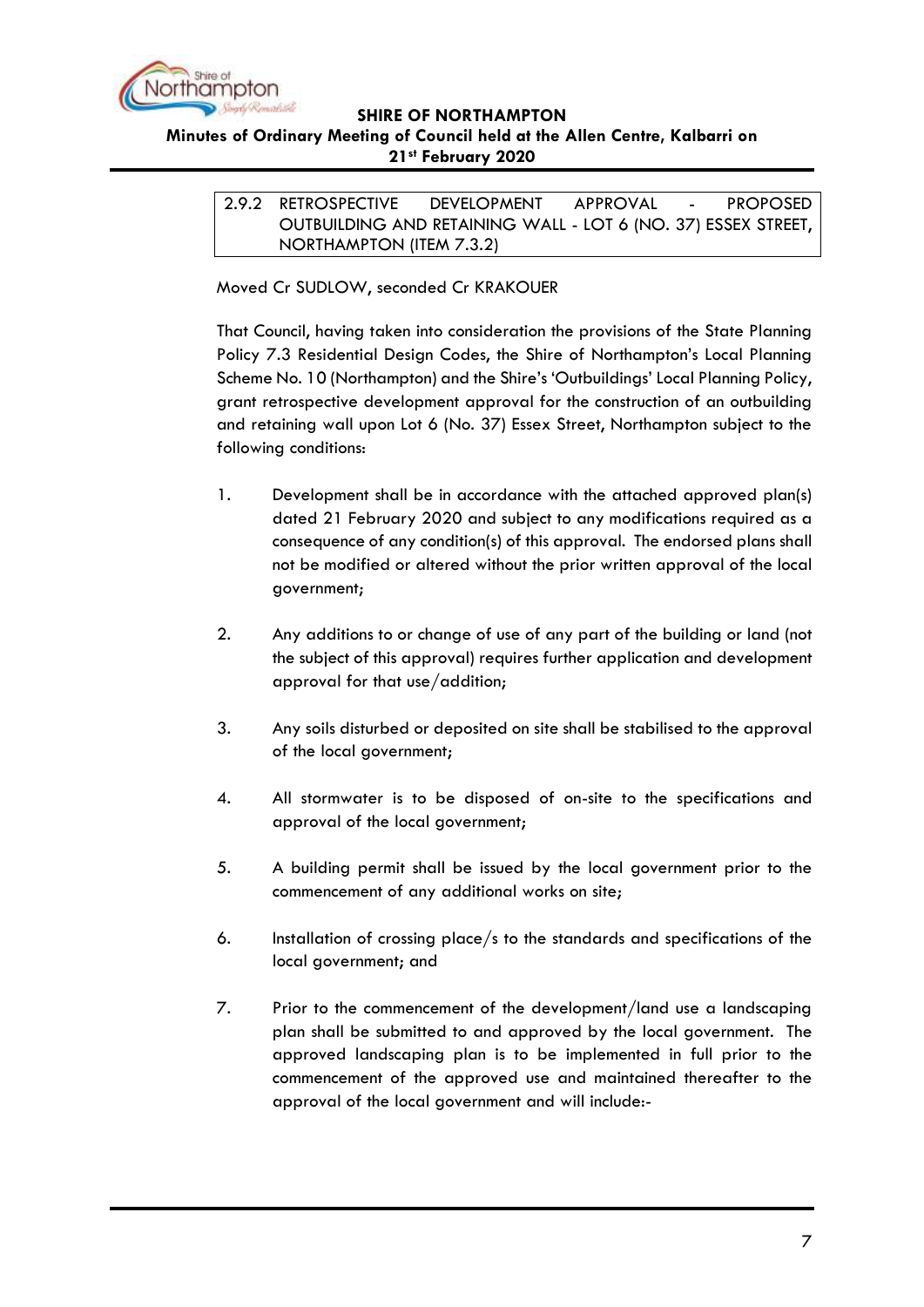

**Minutes of Ordinary Meeting of Council held at the Allen Centre, Kalbarri on 21st February 2020**

- a) The area adjacent to the front/southern side of the outbuilding to be landscaped effectively and maintained thereafter as a screening measure; and
- b) The boundary fence on the western and southern sides of the lot to be replaced/upgraded.

### Advice Notes

- Note 1: If the development/use the subject of this approval is not substantially commenced within a six month period, the approval will lapse and be of no further effect.
- Note 2. Where an approval has so lapsed, no development must be carried out without the further approval of the local government having first been sought and obtained.
- Note 3 If an applicant or owner is aggrieved by this determination there is a right of review by the State Administrative Tribunal in accordance with the Planning and Development Act 2005 Part 14. An application must be made within 28 days of determination.

CARRIED 6/0

<span id="page-7-0"></span>2.9.3 PROPOSED AMENDMENT TO MOBILE FOOD VEHICLE DEVELOPMENT APPROVAL – JETTY FISH TRUCK – RESERVE 52436 GREY STREET, KALBARRI (ITEM 7.3.3)

Moved Cr STOCK-STANDEN, seconded Cr STEWART

That Council;

- 1. Determines the appropriate fee for this application and the use of Reserve 52436 and applies Council discretion to waive the additional application fee (as per the *Planning and Development (Local Planning Schemes) Regulations;* and
- 2. That Council approves the Application for Development Approval for a food van to operate upon Reserve 52436, subject to the following conditions: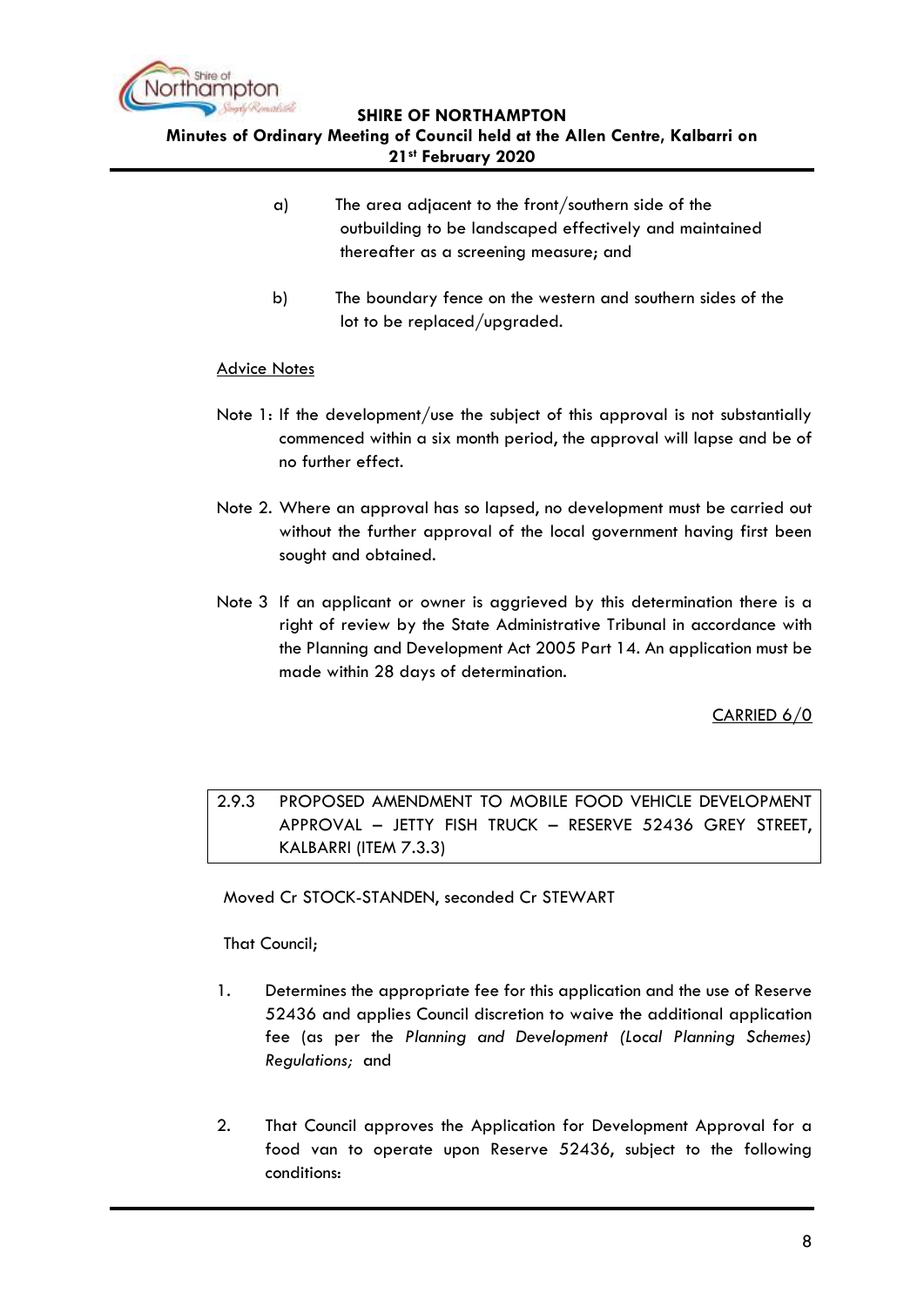

- a. Development/use shall be in accordance with the attached approved plans dated 21 February 2020 and subject to any modifications required as a consequence of this approval. The endorsed plan(s) shall not be modified or altered without the prior written approval of the local government;
- b. Any additions to, or change to, the approved use (not the subject of this consent/approval) requires further application and planning approval for that use/addition;
- c. This Development Approval and Mobile Food Vehicle Permit is valid until 17 April 2020, after which the further renewal of the approval by the local government is required annually. It is the responsibility of the operator to apply in good time before expiration, and the local government will not automatically re-issue approvals;
- d. The Shire of Northampton reserves the right to reposition the mobile food van's permitted trading area, to be undertaken in consultation with the Applicant, so as to improve the efficiency and effectiveness of the site's use, if required.

### Advice Notes

- 1. The Applicant is advised that it is not the responsibility of the local government to ensure that all correct approvals are in place and that all conditions contained within said approvals are upheld during the operations of the business.
- 2. The Applicant is advised that compliance with any and all governmental legislation and regulations, including but not limited to the Health Act and Regulations, the Food Act and Regulations and the Environmental Protection (Noise) Regulations, is required at all times;
- 3. If an applicant is aggrieved by this determination there is a right (pursuant to the Planning and Development Act 2005) to have the decision reviewed by the State Administrative Tribunal. Such application must be made within 28 days from the date of this notice.

# CARRIED BY ABSOLUTE MAJORITY 6/0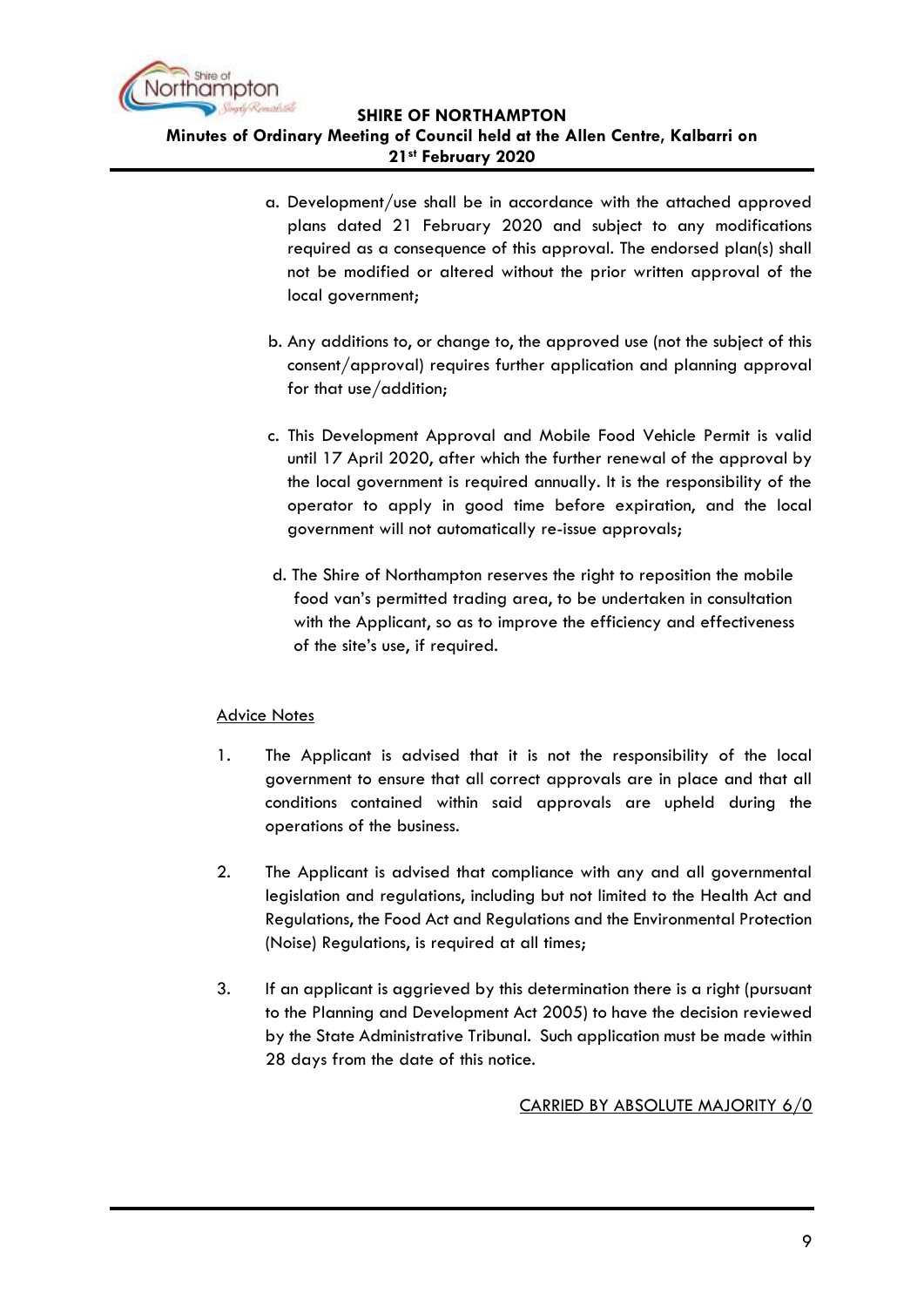

<span id="page-9-0"></span>2.9.4 SUMMARY OF PLANNING INFORMATION ITEMS (ITEM 7.3.4)

Noted.

# <span id="page-9-1"></span>2.9.5 DRAFT HORROCKS COASTAL HAZARD RISK MANAGEMENT AND ADAPTATION PLAN - INITIATE FOR PUBLIC CONSULTATION (ITEM 7.3.5)

Moved Cr STEWART, seconded Cr KRAKOUER

That Council:

- 1. Receive the Shire of Northampton's draft Horrocks Coastal Hazard Risk Management and Adaptation Plan (CHRMAP) report;
- 2. Approve the release of the draft report for public comment for a period of 60 days subject to the following modifications:
	- i) Remove reference to the Department of Transport in Section 1.1, paragraph 2;
	- ii) Remove reference to the Department of Transport in Table 9 as being responsible for 5. Foreshore Monitoring;
	- iii) Amend Table 9 to note that the Department of Transport can provide technical assistance for 6. Update of Modelling; and
	- iv) Delete the sentence in Section 5.5.2 *"There are recent examples at Seabird and Port Beach where temporary seawalls have received funding from the Department of Transport".*
	- v) Remove references to the estimated annual maintenance expenditure amount for the sea wall within the report as the sea wall has no maintenance expenditure as the expenditure stated relates to the operations and maintenance of the Horrocks foreshore parkland, jetty, ablutions and community kitchens.
- 3. Direct the CEO to collate public feedback and return the final CHRMAP report to Council for adoption.

CARRIED 5/1 Cr PIKE voted against the motion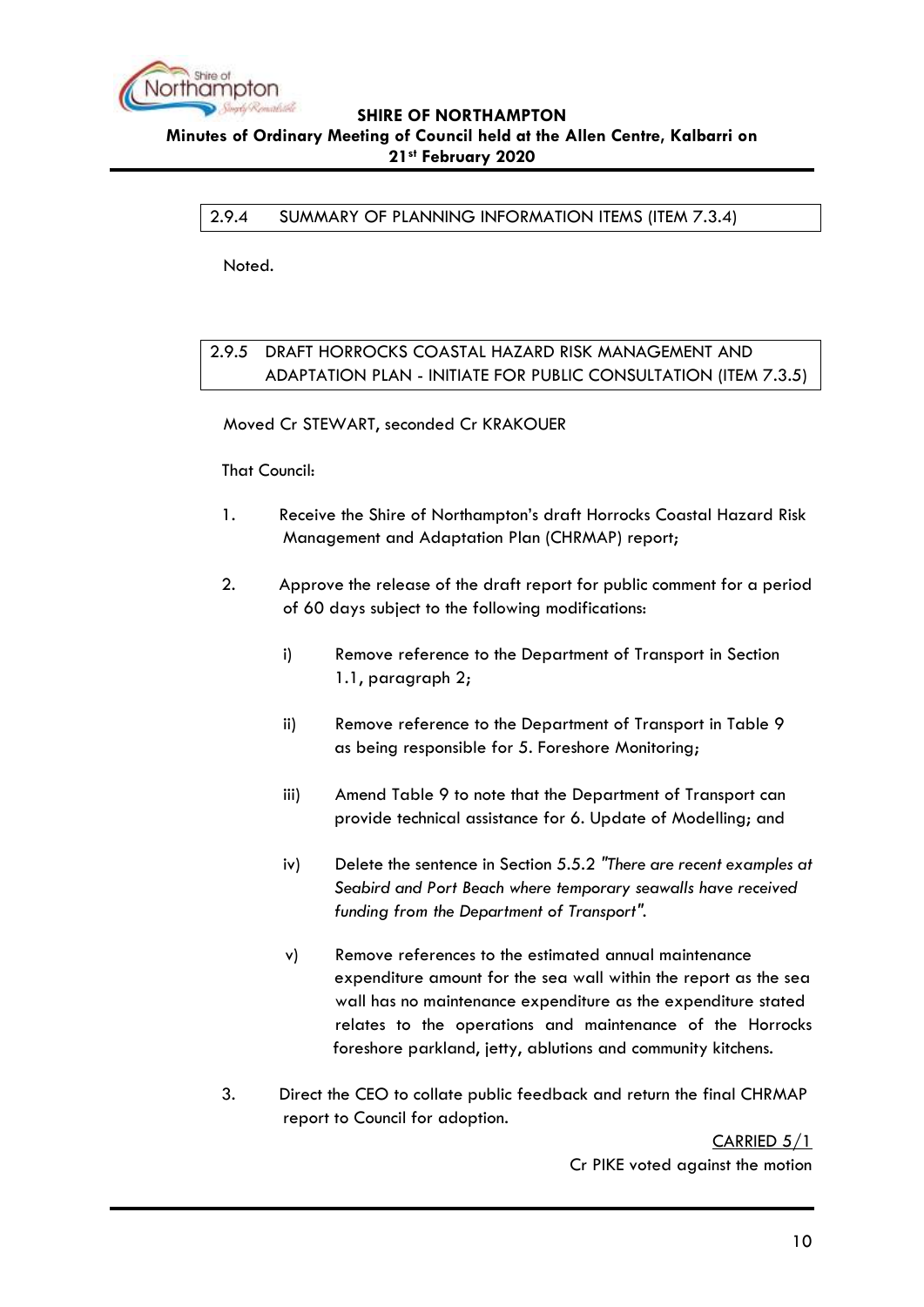

# <span id="page-10-0"></span>2.9.6 AMENDMENT OF LOCAL PLANNING POLICY – STREET WALLS AND FRONT FENCES IN KALBARRI (ITEM 7.3.6)

Moved Cr STOCK-STANDEN, seconded Cr STEWART

That Council:

- 1. Pursuant to Schedule 2 Deemed Provision, Part 2, cl 4 of the *Planning and Development (Local Planning Schemes) Regulations 2015* resolve to adopt for final approval the modified Street Walls and Front Fences in Kalbarri Residential Areas Local Planning Policy to include Clause 3.4 as follows and proceed to publish a notice to this effect in the local newspaper;
	- *3.4 Brownes Farm R5 (2,000m²) Residential Area*
	- 3.4.1 The local government will allow a street wall or solid fence up to 1.8m high provided the wall or fence:
	- (a) has contrasting forms of construction (eg. brick piers with contrasting infill or landscaping recesses) or be finished in a colour acceptable to the local government so that in the opinion of the local government the wall or fence enhances (or at the very least does not detract) from the streetscape;
	- (b) has a length of no more than 30% of the total frontage of the lot and is located from one side only (ie. no 'middle' fencing);
	- (c) is located so that at least one habitable room window of the dwelling has a clear view of the street; and
	- (d) has a truncation of 1.5m where it adjoins a driveway.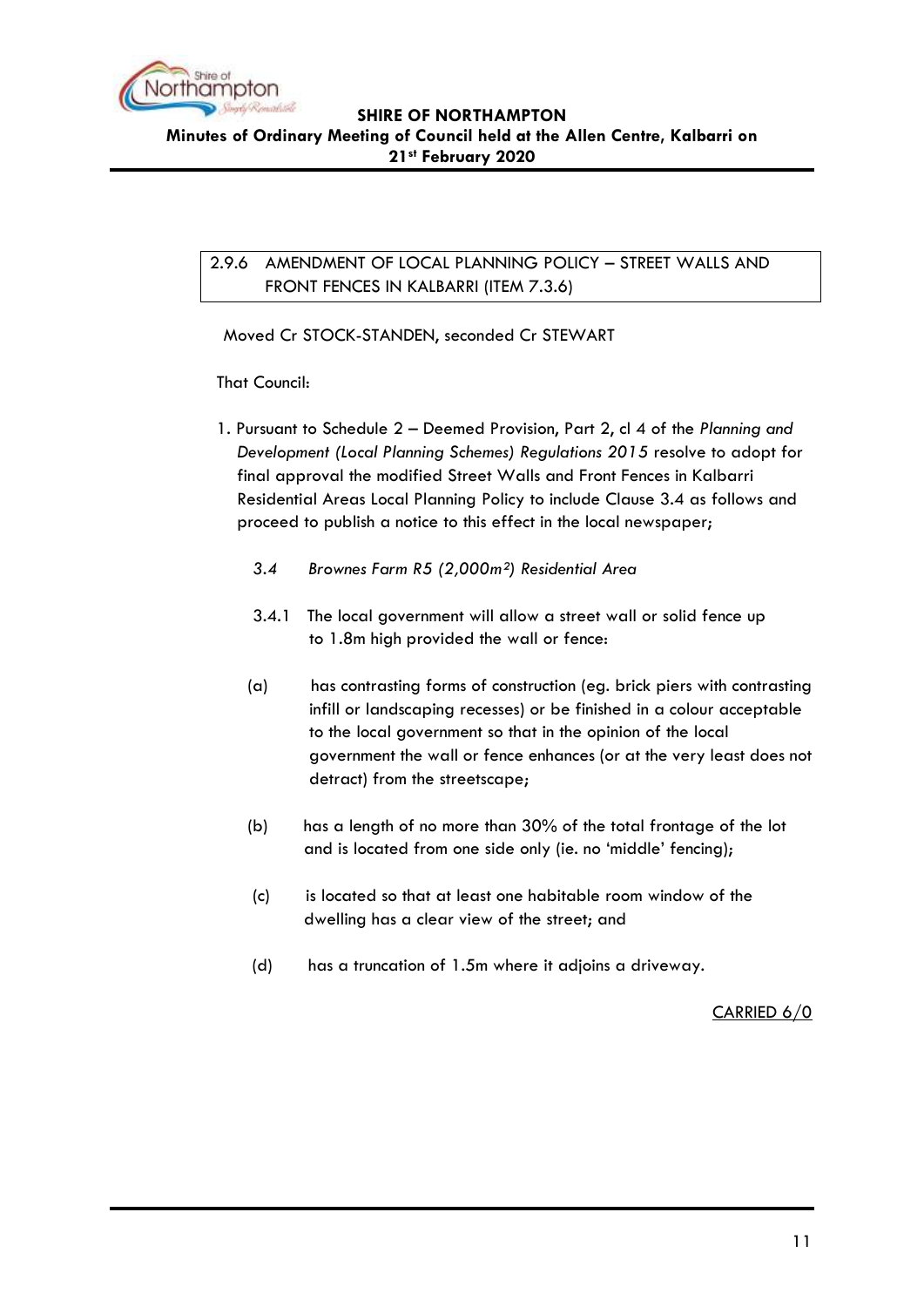

### <span id="page-11-1"></span><span id="page-11-0"></span>**2.10 FINANCE REPORT**

#### 2.10.1 ACCOUNTS FOR PAYMENT (ITEM 7.4.1)

Moved Cr SMITH, seconded Cr SUDLOW

That Municipal Fund Cheques 21811 to 21849 inclusive totalling \$175,732.48, Municipal EFT payments numbered EFT20122 to EFT20389 inclusive totalling \$1,358,271.67, Trust Fund Cheques 2484 to 2499, totalling \$8,375.04, Direct Debit payments numbered GJ0605 to GJ0711 inclusive totalling \$222,755.09 be passed for payment and the items therein be declared authorised expenditure.

### CARRIED BY ABSOLUTE MAJORITY 6/0

### <span id="page-11-2"></span>7.4.2 MONTHLY FINANCIAL STATEMENTS – DECEMBER 2019 AND JANUARY 2020 (ITEM 7.4.2 AND ITEM 7.4.3)

Moved Cr KRAKOUER, seconded Cr SUDLOW

That Council adopts the Monthly Financial Reports for the periods ending 31 December 2019 and 31 January 2020 .

CARRIED 6/0

### <span id="page-11-4"></span><span id="page-11-3"></span>**2.11 ADMINISTRATION & CORPORATE REPORT**

#### 2.11.1 CARAVAN GROUP MUSTER (ITEM 7.5.1)

Moved Cr SUDLOW, seconded Cr STEWART

That Council support the Bushtrackers Owners Group in conducting a caravan owners muster at the Horrocks Oval in 2021 and:

- 1. Approve the camping of an estimated 60 caravans on the Horrocks Oval for the period of the muster (dates to be confirmed).
- 2. Council to provide a skip bin on site for refuse removal and the cost for this service to be charged to the Bushtrackers Owners Group.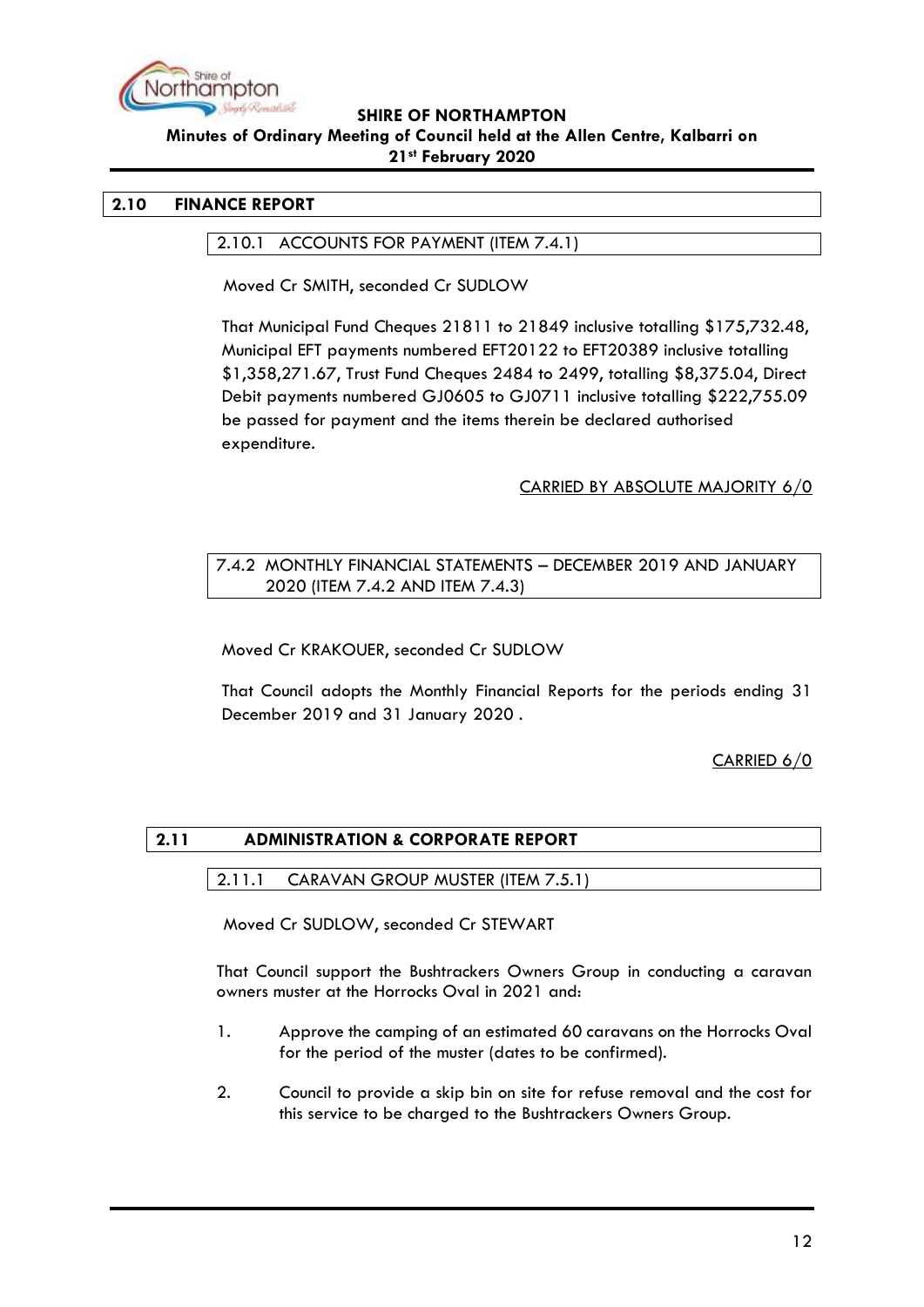

## **Minutes of Ordinary Meeting of Council held at the Allen Centre, Kalbarri on 21st February 2020**

- 3. That approval be granted for three fire pits located on the Horrocks oval subject to the pits being decommissioned at the end of the muster and left in a safe and clean and tidy state.
- 4. That Council consider the installation of a dump point at Horrocks with the 2020/2021 Budget.

CARRIED 6/0

<span id="page-12-0"></span>2.11.2 REVISED MARKET ANNUAL RENT – LOT 589 KALBARRI (ITEM 7.5.2) AND LOT 200, KALBARRI (ITEM 7.5.3) AND Lot 12158 HORROCKS (ITEM 7.5.4)

Moved Cr STOCK-STANDEN, seconded Cr PIKE

That Council;

- 1. Adopt the recommended Annual Market Rental Valuation of \$13,528 per annum for Lot 589 Grey Street, Kalbarri and to apply as from 1 July 2020;
- 2. Adopt the recommended Annual Market Rental Valuation of \$3,836 per annum for the lease on portion of Lot 200 Grey Street, Kalbarri and to apply as from 1 July 2020; and
- 3. Not adopt the recommended Annual Market Rental Valuation of \$28,000 per annum for the lease of Lot 12158 Glance Street Horrocks but adopt the current lease fee of \$20,144 (increased annually by CPI) due to the investment the Lessee is currently undertaking and proposing to undertake in the caravan park.

CARRIED 6/0

<span id="page-12-1"></span>2.11.5 HORROCKS ABLUTIONS & COMMUNITY KITCHENS – RUST TREATMENT (ITEM 7.5.5)

Moved Cr SUDLOW, seconded Cr STOCK-STANDEN

That Council secure a provision of \$30,000 within the 2020/2021 budget for the sandblasting and recoating of steel structures of the Horrocks public toilets and community kitchen facility.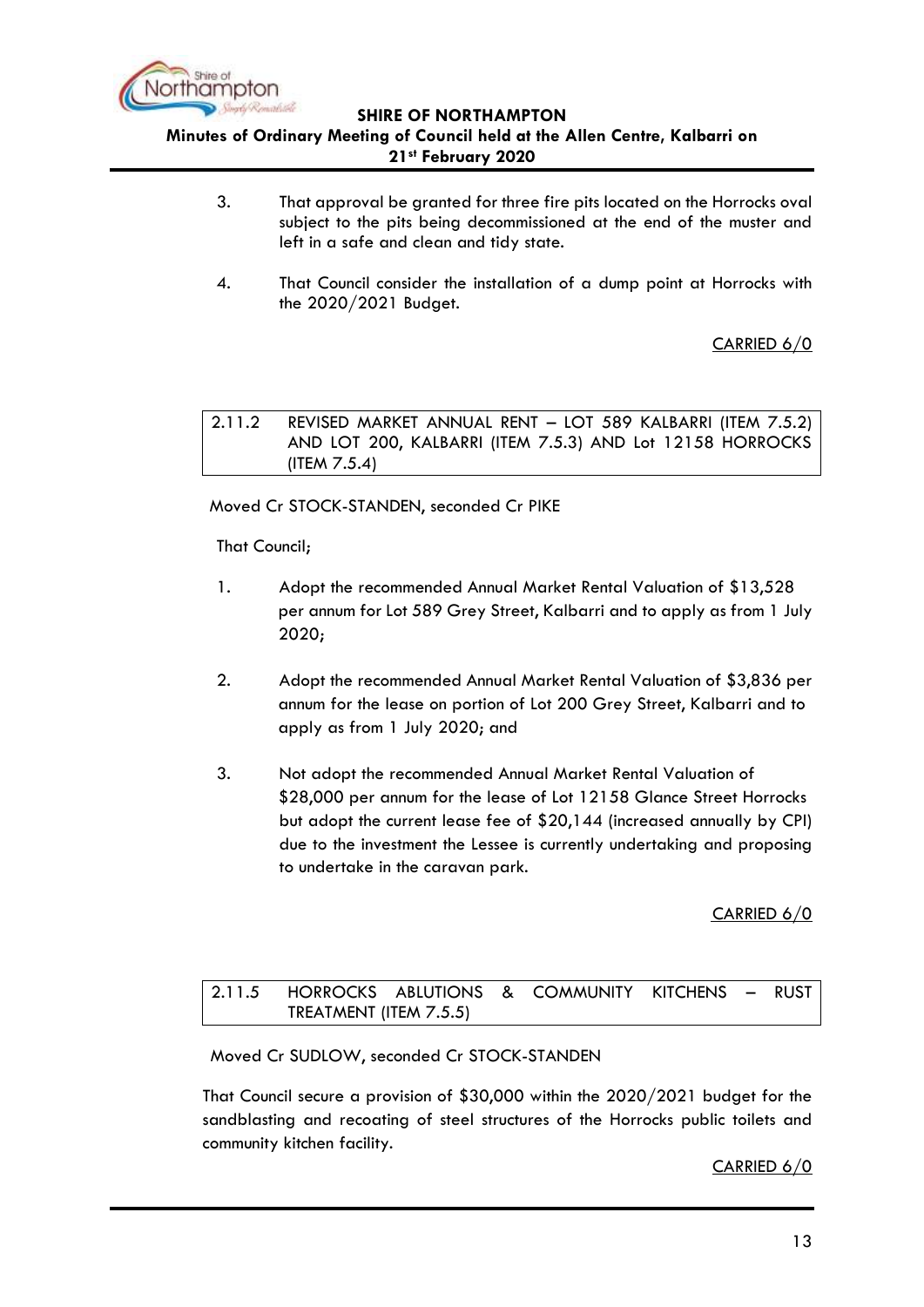

#### <span id="page-13-0"></span>**Minutes of Ordinary Meeting of Council held at the Allen Centre, Kalbarri on 21st February 2020**

2.11.6 PLAYING COURTS UPGRADE – NORTHAMPTON COMMUNITY CENTRE (ITEM 7.5.6)

Moved Cr SMITH, seconded Cr SUDLOW

That Council:

- 1. Accept the quote of Verlindens Electrical for \$33,630 for lighting; and
- 2. Approve the additional expenditure of \$5,270 to cover additional costs for the upgrade of two playing courts and upgrade of playing lights and this be declared authorised expenditure.

### CARRIED BY ABSOLUTE MAJORITY 6/0

# <span id="page-13-1"></span>2.11.7 NCCA FUNDING REQUEST – SHED PURCHASE (ITEM 7.5.7)

Moved Cr STEWART, seconded Cr SUDLOW

That Council contribute to the cost of a new storage shed at the Northampton Child Care Centre, subject to receipt of written confirmation from the funding body that the NCCA will receive an operating grant beyond 30 June 2020, and the shed contribution be declared authorised expenditure.

### CARRIED BY ABSOLUTE MAJORITY 6/0

### <span id="page-13-2"></span>2.11.8 JAKES POINT ABLUTIONS (ITEM 7.5.8)

Moved Cr STEWART, seconded Cr PIKE

That Council progress with the construction of new public ablutions at Jakes Point as per the design and location presented and utilise funds set aside in the 2019/2020 budget with the balance of funds required to be secured in the 2020/2021 budget.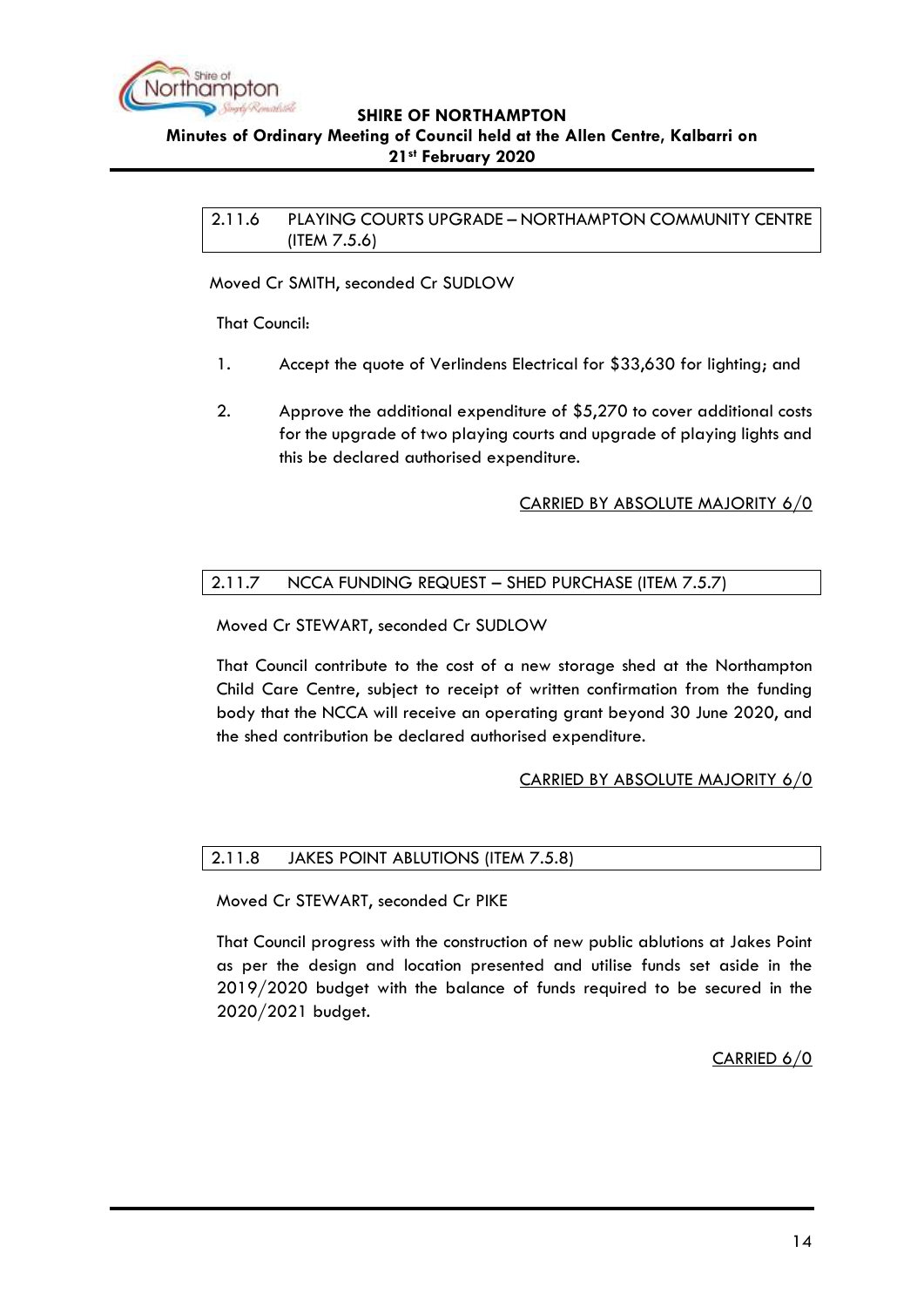

**21st February 2020**

<span id="page-14-0"></span>2.11.8 RETICULATION RENEWAL – COUNCIL RESIDENCE NORTHAMPTON (ITEM 7.5.9)

CEO, Garry Keeffe, declared a closely associated person interest in this item as a family member has submitted a quote for the supply of reticulation and departed the meeting at 2.48pm.

Moved Cr SMITH, seconded Cr STEWART

That Council:

- 1. Accept the quotation from SPC Gardens (Geraldton) to replace and install reticulation for lawn and garden areas in front yard (north) and the immediate back yard of the residence.
- 2. Not progress with replacing the areas of lawn on the east and west sides of the residence and that these areas have the current old lawn removed and replaced with a clean gravel fill.
- 3. Accept the cost for all of the above works and they be declared authorised expenditure.

### CARRIED BY ABSOLUTE MAJORITY 6/0

CEO, Garry Keeffe returned to the meeting at 2.53pm.

# <span id="page-14-1"></span>2.11.9 COMMUNITY ENGAGEMENT POLICY (ITEM 7.5.10)

Moved Cr SUDLOW, seconded Cr KRAKOUER

That Council adopt the Community Consultation Policy as presented.

CARRIED 6/0

# <span id="page-14-2"></span>2.11.10 PORT GREGORY WATER SUPPLY STORAGE TANK (ITEM 7.5.11)

CEO advised that since the report was prepared, further discussions with the water supply custodian have occurred and he has indicated that the large fiberglass tank is also in need of replacement and suggests that both the larger tanks be replaced.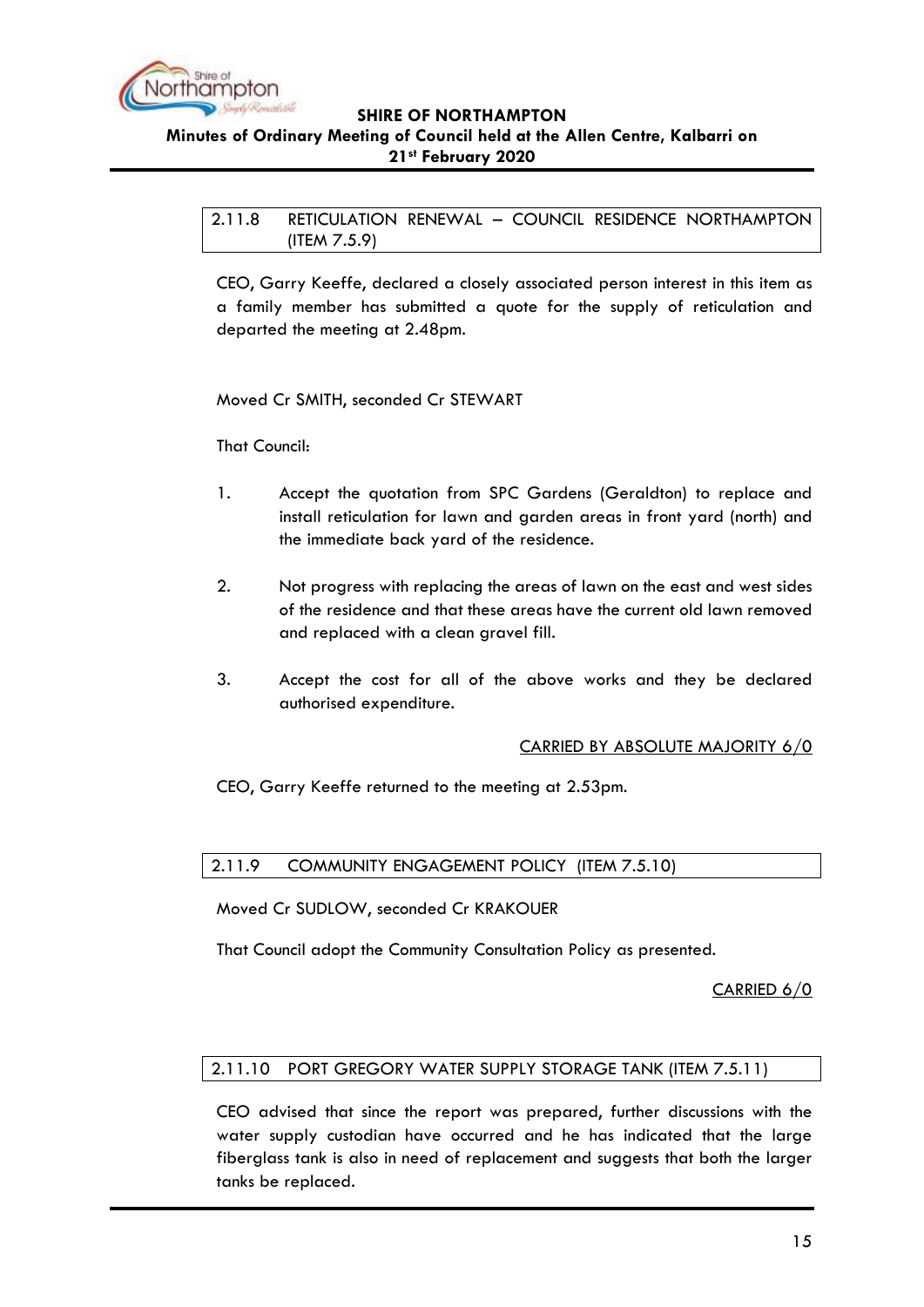

Moved Cr STOCK-STANDEN, seconded Cr SMITH

Due to additional information supplied by the CEO, that replacement of the two main water tanks be undertaken for the Port Gregory Water Supply and these works to be declared authorised expenditure and for the supply and installation of a security fence to be included in the 2020/2021 budget.

### CARRIED BY ABSOLUTE MAJORITY 6/0

# <span id="page-15-0"></span>**2.12 DEPUTY PRESIDENT'S REPORT**

Nil

### <span id="page-15-2"></span><span id="page-15-1"></span>**2.14 COUNCILLORS' REPORTS**

2.14.1 CR SMITH

Since the last Council meeting Cr Smith reported on his attendance at the following:

14/01/2020 Kalbarri Visitor Centre 11/02/2020 Kalbarri Visitor Centre

### <span id="page-15-3"></span>2.14.2 CR PIKE

Since the last Council meeting Cr Pike reported on his/her attendance at the following:

5/02/2020 RoadWise Meeting

#### <span id="page-15-4"></span>**2.15 NEW ITEMS OF BUSINESS**

Cr PIKE raised concerns being expressed by residents in the Explorer Avenue area not having adequate mobile telephone coverage and requested that Council correspond to Telstra expressing these concerns and the low signal being experienced be rectified.